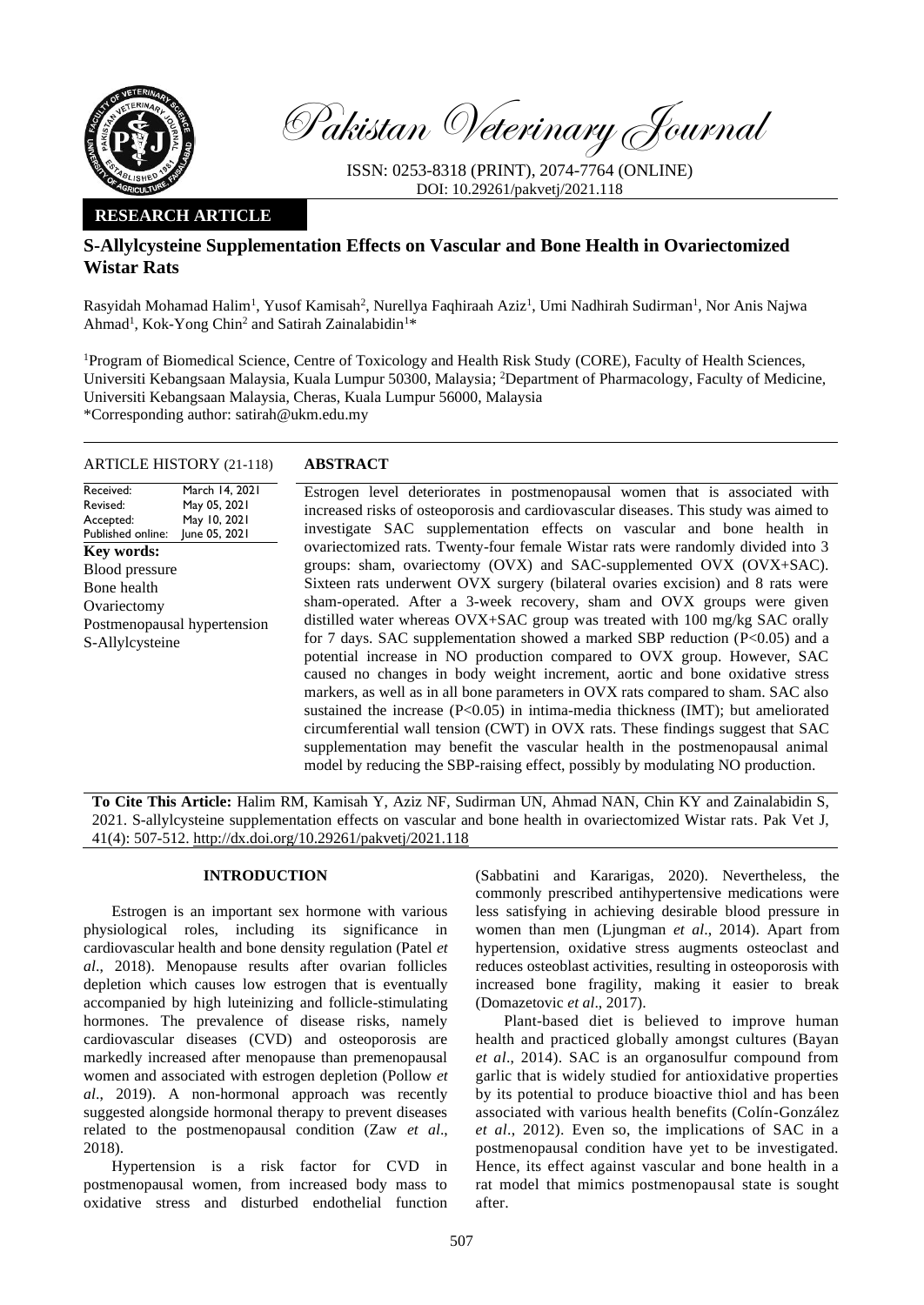### **MATERIALS AND METHODS**

**Experimental design:** Twenty four female Wistar rats  $(194 \sim 214 \text{ g})$  were obtained from the Laboratory Animal Resource Unit of Universiti Kebangsaan Malaysia (UKM), Kuala Lumpur under the approval of UKM Animal Ethics Committee (FSK/2018/SATIRAH/28- NOV./974-DEC.-2018-FEB.-2021). Rats were acclimatized for one week  $(25 \pm 2$ °C temperature, 12 hours day and night cycle, rat chow diet and tap water supplied *ad libitum*) before randomly divided into 3 groups: shamoperated (Sham), ovariectomy (OVX) and SAC treated ovariectomy (OVX+SAC). Sixteen rats underwent bilateral ovariectomy while 8 rats were sham-operated under the anesthesia of cocktail mixture of ketamine, xylazine and zolazepam (1 ml/kg, i.v.).

All rats were subjected to a 3-week recovery, and estradiol level was determined via ELISA kit (Elabscience Biotech Co Ltd, China). Sham and OVX groups were given vehicle distilled water, whereas OVX+SAC was supplemented with 100 mg/kg SAC (Tokyo Chemical Industry, Tokyo, Japan) orally for 7 days (Zainalabidin *et al*., 2020). Blood pressure was measured on day 0 and day 7 of treatment by non-invasive tail cuff (Kent Scientific, USA). Body weight, food and water intake were measured weekly. After 7 days, blood was collected for serum nitrite determination using Griess reagent, and rats were sacrificed. The aortas, femurs and tibias were harvested for further studies.

**Homogenate preparation and biochemical evaluation:**  Aortic and tibial homogenates were prepared based on Upston *et al*. (2001). Tissue was weighed, grounded and homogenized in pH 7.4 phosphate-buffered solution. The homogenates were centrifuged and supernatant was stored at -40℃. Malondialdehyde (MDA) was performed according to method by Khusniyati *et al*. (2014) and reduced glutathione (GSH) were quantified spectrophotometrically using Ellman's reagent.

**Bone mineral content (BMC), bone mineral density (BMD) and mechanical strength evaluation:** BMC and BMD were performed on the left femoral bone using a dual-energy x-ray absorptiometry (DXA) machine (Hologic Inc., USA). Mechanical strength was measured according to Shapiro and Heaney (2003) by Shimadzu Autograph AG 25 TA (Shimadzu Corporation, Japan). Pressure was applied to the femur bone until it was broken, and the bone strength was recorded.

**Aortic histology:** The formalin-fixed thoracic aorta was dissected at 5  $x10^{-3}$  m length, dehydrated with ascending series of alcohol and embedded in paraffin. Tissue was sectioned at 4 mm thickness for histological studies via hematoxylin and eosin (H&E), Verhoeff Van Gieson (VVG) and picrosirius red. The mean aortic elastic lamellae number were calculated; and collagen deposition (Ali *et al*., 2019) were quantified.

**Aortic morphometry measurement:** The images of aortic cross-sections from H&E were captured with a light microscope via "analySIS FIVE" software (Olympus Corporation). Morphometric measurement was carried out according to Fernandes-Santos *et al*. (2009) via ImageJ software with four sides per image were measured and averaged.

**Statistical analysis:** Analyses were conducted using IBM SPSS Statistics 23 and GraphPad Prism 8. Results were expressed as mean ± SEM. Analysis of variance (ANOVA) was applied, followed by post-hoc tests to compare significant variables. Welch t-test was performed for estrogen quantification.

## **RESULTS**

**Systemic characteristics:** Significant (P<0.05) body weight increment in OVX and OVX+SAC groups achieved before respective treatment began at week 3 with a trend of estradiol reduction  $(p=0.0527)$  compared to sham. SAC supplementation neither affected the body weight increment (P<0.05) nor food consumption in OVX+SAC than the sham group after 7 days. SAC also did not improve the uterus weight reduction  $(P<0.05)$  in OVX rats against sham group. No difference in food intake, heart and kidney weights over with tibial length were shown across the groups (Table 1).

**Blood Pressure and Serum Nitrite Level:** OVX caused a significant increase (P<0.05) in SBP compared to sham group (Fig. 1A). A marked SBP reduction  $(P<0.05)$  on day 7 of SAC supplementation with no changes in diastolic blood pressure (DBP) (Fig. 1B) and mean arterial pressure (MAP) (Fig. 1C) against OVX rats. OVX+SAC group showed a pattern in potentially lowering all the blood pressure parameters before and after treatment (Fig. 1A, 1B and 1C). Serum nitrite is an indirect indicator of NO production in an organism. OVX rats showed a significant reduction (P<0.05) in serum nitrite level against sham and OVX+SAC group showed a potential of serum nitrite increment by 52% against OVX after 7 days of treatment (Fig. 1D).

**Oxidative stress marker and antioxidant level in aorta and bone homogenate:** No significant changes in MDA and GSH levels in both aortic and tibial bone homogenate, with or without SAC supplementation in OVX rats against sham group. However, OVX group showed a trend of increasing MDA levels in aortic and tibial bone homogenate (Table 2).

**Bone mineral content, bone mineral density and mechanical strength:** All femoral bone parameters (BMC, BMD and mechanical strength) had no significant changes in OVX even with SAC supplementation compared to sham group (Table 3).

**Aortic histological analysis:** OVX and OVX+SAC groups showed normal histological aortic cross-sectional morphology (Fig. 2A) and regular contour in all tunica layers by H&E stain compared to sham. There was no difference in elastic lamellae units (Fig. 2B) by VVG stain with the continuation of arrangement and no visible fragmentation in the tunica media in all rat groups. No changes in collagen deposition by picrosirius red stain in OVX and OVX+SAC groups, although a potential increment by 13% in collagen deposition was demonstrated in OVX against sham (Fig. 2C).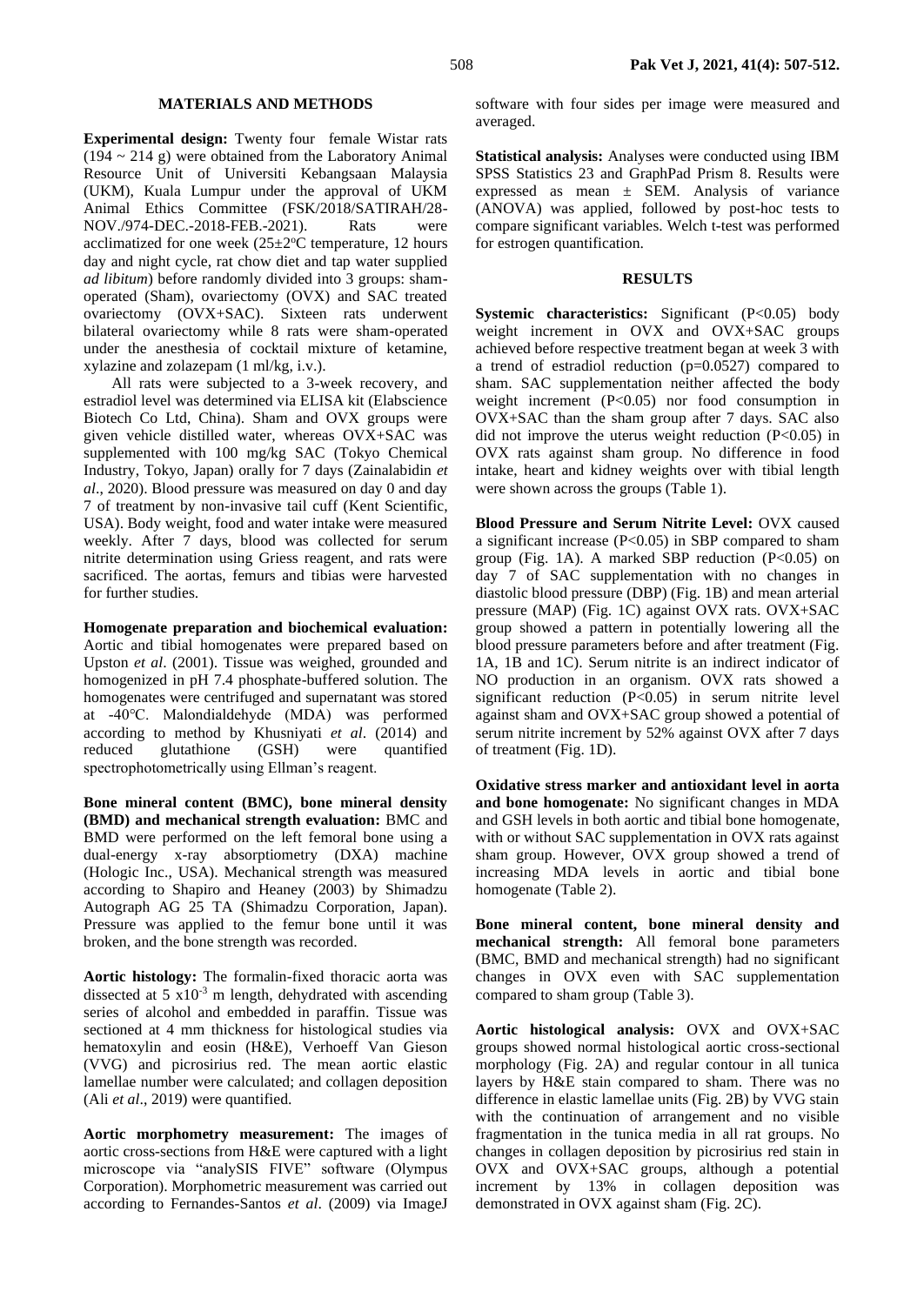

Fig. 1: Effects of OVX and SAC supplementation in SBP (A), DBP (B), MAP (C) and serum nitrite (D) (n= 6-8/group). \*: significant difference (P<0.05) against sham group. #: significant difference (p<0.05) against OVX group. SBP, systolic blood pressure; DBP, diastolic blood pressure; MAP, mean arterial pressure.

**Table 1:** Systemic characteristics

| Parameters                            |        |                                           | Groups                                    |                                           |
|---------------------------------------|--------|-------------------------------------------|-------------------------------------------|-------------------------------------------|
|                                       |        | Sham                                      | <b>OVX</b>                                | OVX+SAC                                   |
| Body weight (g)                       | Week 0 | 198.63±3.11                               | $198.75 \pm 3.83$                         | 207.88±5.31                               |
|                                       | Week I | 196.25±6.97                               | 217.25±4.27*                              | 223.50±4.63*                              |
|                                       | Week 2 | $218.13 \pm 5.74$                         | 236.25±5.89                               | 245±4.66*                                 |
|                                       | Week 3 | 217.88±6.46                               | 254.50±7.52*                              | 255.75±7.48*                              |
|                                       | Week 4 | $218.13 \pm 8.06$                         | 260.50±6.80*                              | 260.75±6.79*                              |
| Heart weight (g/body weight)          |        | $3.3 \times 10^{-3}$ ± $1 \times 10^{-4}$ | $3.5 \times 10^{-3} \pm 2 \times 10^{-4}$ | $3.3 \times 10^{-3} \pm 2 \times 10^{-4}$ |
| Left ventricle weight (g/body weight) |        | $2.6 \times 10^{-3}$ ± $1 \times 10^{-4}$ | $2.7 \times 10^{-3} \pm 2 \times 10^{-4}$ | $2.4 \times 10^{-3}$ ± $1 \times 10^{-4}$ |
| Kidney weight (g/body weight)         |        | $3.3 \times 10^{-3} \pm 2 \times 10^{-4}$ | $3.4 \times 10^{-3}$ ± $1 \times 10^{-4}$ | $3.3 \times 10^{-3}$ ± $1 \times 10^{-4}$ |
| Tibia length (cm)                     |        | 3.35±0.067                                | $3.53 \pm 0.13$                           | $3.44 \pm 0.09$                           |
| Uterus weight (g)                     |        | $0.82 \pm 0.15$                           | $0.30 \pm 0.02$                           | $0.30 \pm 0.05$                           |
| Estradiol (pg/ml)                     |        | 1199±44.91                                | 1069±38.36                                |                                           |
| Food intake $(g)$                     | Week I | 79.25±6.35                                | 86.38±8.30                                | 89.75±7.83                                |
|                                       | Week 2 | $113.56 \pm 5.14$                         | 124.38±6.86                               | $127.50 \pm 6.28$                         |
|                                       | Week 3 | $119.06 \pm 5.73$                         | $136.00 \pm 9.93$                         | $133.16 \pm 8.49$                         |
|                                       | Week 4 | $118.88 \pm 6.41$                         | 109.94±4.74                               | $111.75 \pm 4.41$                         |
| Water intake (ml)                     | Week I | $165.94 \pm 17.38$                        | 196.75 ±17.88                             | $179.75 \pm 14.43$                        |
|                                       | Week 2 | $210.31 \pm 13.54$                        | 181.00±7.28                               | 194.63±10.45                              |
|                                       | Week 3 | $189.31 \pm 10.70$                        | 203.56±11.25                              | $176.63 \pm 11.71$                        |
|                                       | Week 4 | 159.56±7.81                               | 186.13±9.46                               | 183.50±10.71                              |

\*: significant difference (P<0.05) against sham group.

**Table 2:** Antioxidant and lipid peroxidation level in the aorta and tibial bones

| Parameter         | Organ       | Groups           |                  |                  |  |
|-------------------|-------------|------------------|------------------|------------------|--|
|                   |             | Sham             | OVX              | OVX+SAC          |  |
| <b>MDA</b>        | Aorta       | 35.26±4.70       | 38.90±6.02       | $33.57 + 9.19$   |  |
| (nmol/g protein)  | <b>Bone</b> | $13.01 \pm 2.15$ | $14.48 \pm 1.23$ | $1.96 \pm 2.13$  |  |
| GSH               | Aorta       | $0.13 \pm 0.007$ | $0.12 \pm 0.009$ | $0.13 \pm 0.018$ |  |
| (mmol/mg protein) | <b>Bone</b> | $0.15 \pm 0.014$ | $0.13 \pm 0.010$ | $0.13 \pm 0.007$ |  |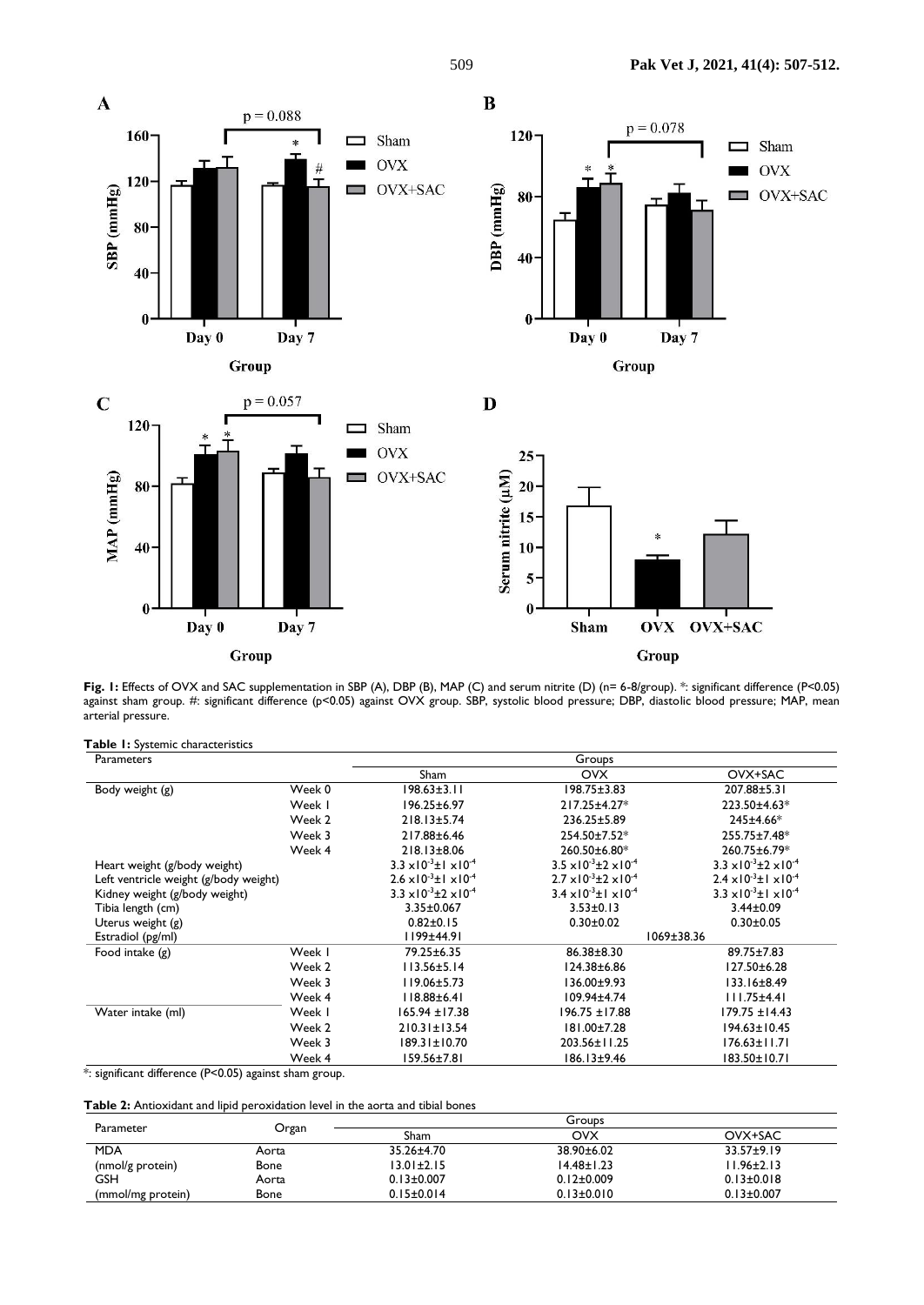

**Fig. 2** Effects of OVX and SAC supplementation in aortic cross-sectional histology studies at 400x magnification (A), elastic lamellae numbers (B) and collagen deposition (C) (n= 6-8/group). L, lumen; TI, tunica intima; TM, tunica media, TA, tunica adventitia; IMT, intima-media thickness.

**Table 3:** Bone mineral levels and biomechanical strength in the femoral bones

|                                            | Groups                                       |                    |                                                                                                                                                                                                                                               |  |
|--------------------------------------------|----------------------------------------------|--------------------|-----------------------------------------------------------------------------------------------------------------------------------------------------------------------------------------------------------------------------------------------|--|
| <b>Bone Parameter</b>                      | Sham                                         | <b>OVX</b>         | OVX+SAC<br>$1.3 \times 10^{-3} \pm 4.60 \times 10^{-5}$<br>$1.3 \times 10^{-3} \pm 9.35 \times 10^{-5}$<br>$1.1 \times 10^{-3} \pm 3.59 \times 10^{-5}$<br>$1.1 \times 10^{-3} \pm 3.04 \times 10^{-5}$<br>$2.45 \pm 0.15$<br>$2.40 \pm 0.17$ |  |
| Bone mineral content/body weight (g)       | $1.4 \times 10^{-3} \pm 9.63 \times 10^{-5}$ |                    |                                                                                                                                                                                                                                               |  |
| Bone mineral density/body weight $(g/cm2)$ | $1.3 \times 10^{-3} \pm 5.95 \times 10^{-5}$ |                    |                                                                                                                                                                                                                                               |  |
| <b>Biomechanical Strength</b>              |                                              |                    |                                                                                                                                                                                                                                               |  |
| Stress $(N/mm2)$                           | $2.81 \pm 0.18$                              |                    |                                                                                                                                                                                                                                               |  |
| Strain (%)                                 | $4.89 \pm 0.41$                              | $4.75 \pm 0.35$    | $4.90 \pm 0.45$                                                                                                                                                                                                                               |  |
| Displacement (mm)                          | $0.026 \pm 0.003$                            | $0.017 \pm 0.0010$ | $0.018 \pm 0.0015$                                                                                                                                                                                                                            |  |
| Maximum load (N)                           | $0.40 \pm 0.023$                             | $0.36 \pm 0.02$    | $0.36 \pm 0.023$                                                                                                                                                                                                                              |  |
| Young's modulus (N/mm <sup>2</sup> )       | 34.09±9.73                                   | $121.35 \pm 9.03$  | 124.2743±21.94                                                                                                                                                                                                                                |  |

| Table 4: Aorta morphometric measurement |                     |                     |                          |                                |                                   |  |  |
|-----------------------------------------|---------------------|---------------------|--------------------------|--------------------------------|-----------------------------------|--|--|
| Groups                                  | IMT<br>(mm)         | Lumen diameter (mm) | $IMA$ (mm <sup>2</sup> ) | CWT (x10 <sup>4</sup> dyne/cm) | TS $(x104$ dyne/cm <sup>2</sup> ) |  |  |
| Sham                                    | $80.31 \pm 5.15$    | $.28 \pm 0.07$      | $0.35 \pm 0.04$          | l.02±0.03                      | 129.4±7.44                        |  |  |
| OVX                                     | $102.80 \pm 5.00*$  | $1.31 \pm 0.05$     | $0.46 \pm 0.04$          | $.24 \pm 0.07*$                | 117.9±12.08                       |  |  |
| OVX+SAC                                 | $103.80 \pm 5.78^*$ | $.33 \pm 0.05$      | $0.47 \pm 0.04$          | $.16 \pm 0.05$                 | $14.3 + 4.99$                     |  |  |

\*: significant difference (P<0.05) against sham group after 7 days of treatment. IMT, intima-media thickness; IMA, intima-media area; CWT, circumferential wall tension; TS, tensile stress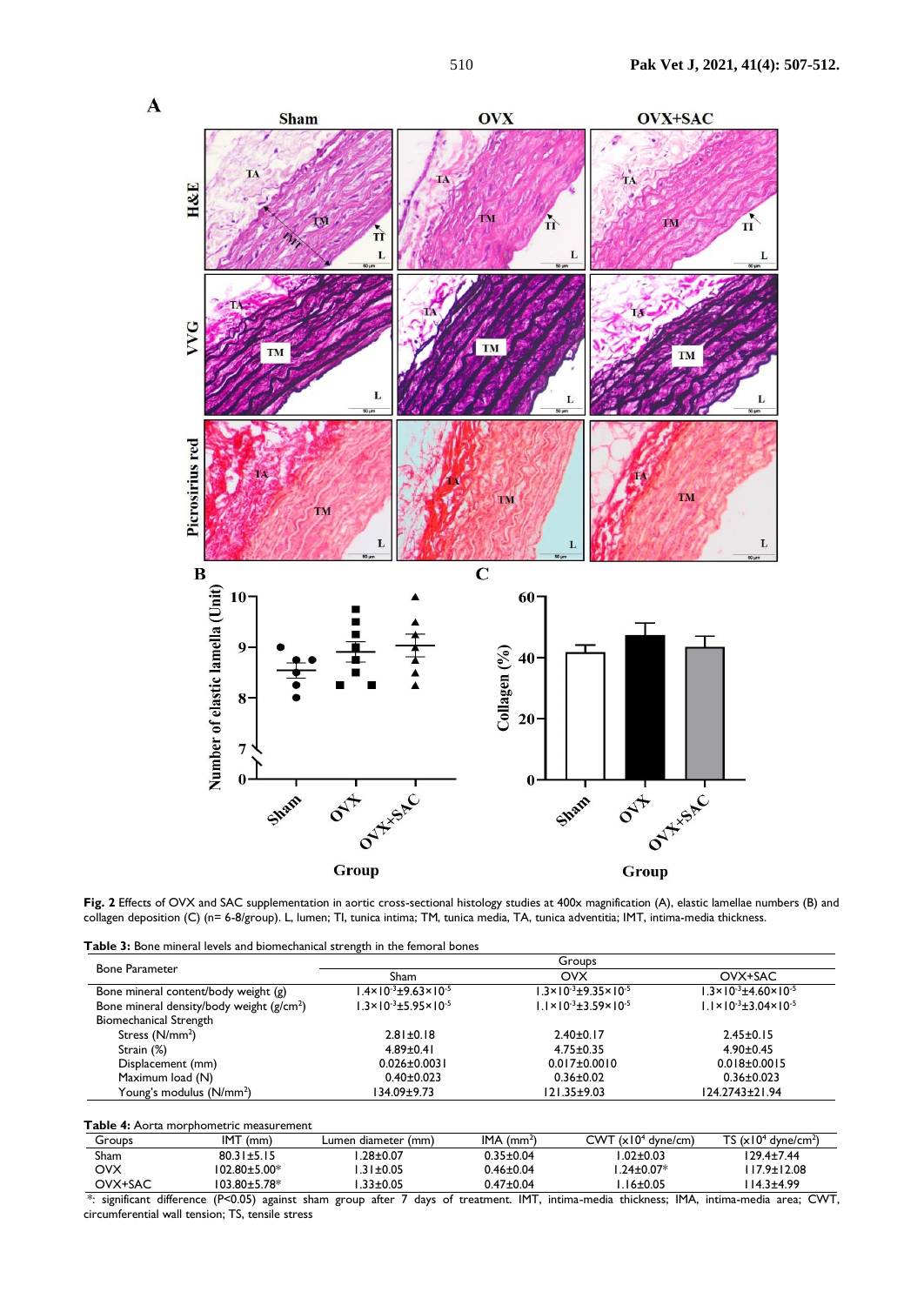**Aorta morphometry study:** Thicker IMT (P<0.05) and a tendency of increased IMA was observed in OVX and OVX+SAC groups compared to sham. Besides, OVX showed an increase (P<0.05) in CWT while there was no difference in CWT in OVX+SAC against sham group. Also, no changes in aortic lumen diameter and TS were shown in all rat groups (Table 4).

## **DISCUSSION**

Food from plants have been widely used for disease treatment and prevention, including garlic or *Allium sativum* (Bayan *et al*., 2014). SAC is a stable watersoluble compound from garlic with various healthpromoting properties (Colín-González *et al*., 2012). To our knowledge, this is the first time SAC was tested in a postmenopausal animal model.

Animal OVX involves ovaries removal surgically to mimic human menopause, which is easy to perform and cost-effective with a low level of estrogen attained in a short duration of time (Medina-Contreras *et al*., 2020). Part of its success is determined by body weight increment after the surgery (Yousefzadeh *et al*., 2020), as shown in our findings. Estradiol is frequently referred to as estrogen as it is the most biologically active form of estrogens with physiological importance (Fuentes and Silveyra, 2019). Nevertheless, insignificant estradiol reduction after a 3-week post-OVX recovery might be from the adiposity increment that causes increased body weight by *ad libitum* food supply during the study, which may cause higher estradiol production from adipocyte (Marks *et al*., 2013). However, OVX showed a marked reduction in uterus weight that was also an essential parameter for surgery success (Yousefzadeh *et al*., 2020). Low uterus weight indicates the uterus atrophy after bilateral ovariectomy and SAC treatment did not result in the anti-atrophic effect of the uterus after OVX.

Clinically, estrogen-deficient women have approximately 0.8 kg annual weight gain with body fat accumulation (Lee and Kim, 2001) that can also be achieved in OVX rat model as estrogen deficiency is a factor that triggers obesity, although its exact mechanism in causing weight gain remains uncertain (Yoon *et al*., 2015). Our results showed that SAC supplementation did not affect the body weight increment in OVX rats with no changes in food consumption. As this is the first time SAC was tested in a postmenopausal condition, our results contradict a study by Asdaq (2015) where 32.76 mg/kg SAC supplementation for 5 days yielded a significantly lower body weight in a high-fat diet rat model from the hypolipidemic effect and oxidative stress attenuation by SAC. Therefore, it would be beneficial to consider the lipid profile and its metabolism status to evaluate SAC's impact in the future that might influence the body weight and adiposity in OVX model.

In the present study, OVX caused an increment in SBP which is highly related to endothelial dysfunction characterized by low serum NO bioavailability. Estrogen deficiency impaired the cardiovascular system's protection by dysregulation of renin-angiotensin pathway and endothelial-derived vasodilators (Delgado *et al*., 2017; Sabbatini and Kararigas, 2020). SAC supplementation in OVX rats lowered SBP, which may be associated with its potential augmentation in NO production. These findings are consistent with Brahmanaidu *et al*. (2017) that showed increased NO level in a diabetic rat model after 150 mg/kg SAC supplementation that was postulated from higher endothelial nitric oxide synthase (eNOS) expression to alleviate endothelial dysfunction.

OVX increases reactive oxygen species (ROS) production that hasten lipid peroxidation activity in the cell membrane component of polyunsaturated fatty acids, resulting in a higher MDA level (Lemini and Franco, 2005). Our study suggests an increasing pattern in aortic and bone MDA levels in OVX rats with the potential of SAC to reduce its levels as sham. In addition, the bone and aortic GSH levels were unaffected in this model with or without SAC supplementation after OVX. Surprisingly, our results are not in agreement with previous studies where SAC is known to boost the antioxidant system in animal models (Saravanan and Ponmurugan, 2013; Zainalabidin *et al*., 2020) related to GSH as SAC augments the enzymes involved in GSH production via Nrf2-ARE pathway activation. Also, intracellular GSH is closely associated with hydrogen sulfide  $(H<sub>2</sub>S)$  production to enhance cysteine transport that contributes to cell's protection from oxidant stress (Rodrigues and Percival, 2019). Therefore, future assessment in  $H<sub>2</sub>S$  level should be considered to support the insignificant GSH levels in OVX rats.

Four weeks of post-OVX did not cause postmenopausal osteopenic changes to the rats, as femoral bones needed a longer time for BMD reduction (Yousefzadeh *et al*., 2020). SAC supplementation in OVX rats also showed no significant differences against sham in bone mineral properties, all extrinsic (load) and intrinsic biomechanical parameters (stress, tension, elasticity, and Young's Modulus). The insignificant estrogen reduction may be partly responsible for the nonosteopenic postmenopausal changes. To date, there are minimal studies that evaluate the effect of SAC on bone health. Nevertheless, Uddandrao *et al.* (2019) showed that 150 mg/kg SAC for 45 days managed to improved bone mineral properties in a diabetic nephropathy rat model related to the upregulation in antioxidant gene mRNA and protein expressions. Hence, a longer duration in post-OVX and SAC treatment can be considered for postmenopausal osteopenic impact.

Endothelial dysfunction may alter aortic mechanical properties from disproportionate composition in extracellular matrix (ECM) components in the estrogendeficient state (Lino *et al*., 2018). Passive aortic stiffness may occur in hypertension by ECM shift of aortic mechanical properties from elastin to stiffer collagen fibers (Wagenseil and Mecham, 2012). Our findings noted these changes as OVX showed a tendency of higher aortic collagen deposition, which may indicate early changes to aortic stiffness. However, SAC supplementation caused no significant aortic collagen deposition amongst OVX rats alongside with unaltered elastic lamellae unit. Although there is currently limited study that relates the effects of SAC against the cardiovascular system, Zainalabidin *et al*. (2020) showed SAC's potential in reducing post-myocardial infarction fibrosis activity in rats via attenuation in fibrotic gene expression and oxidative stress.